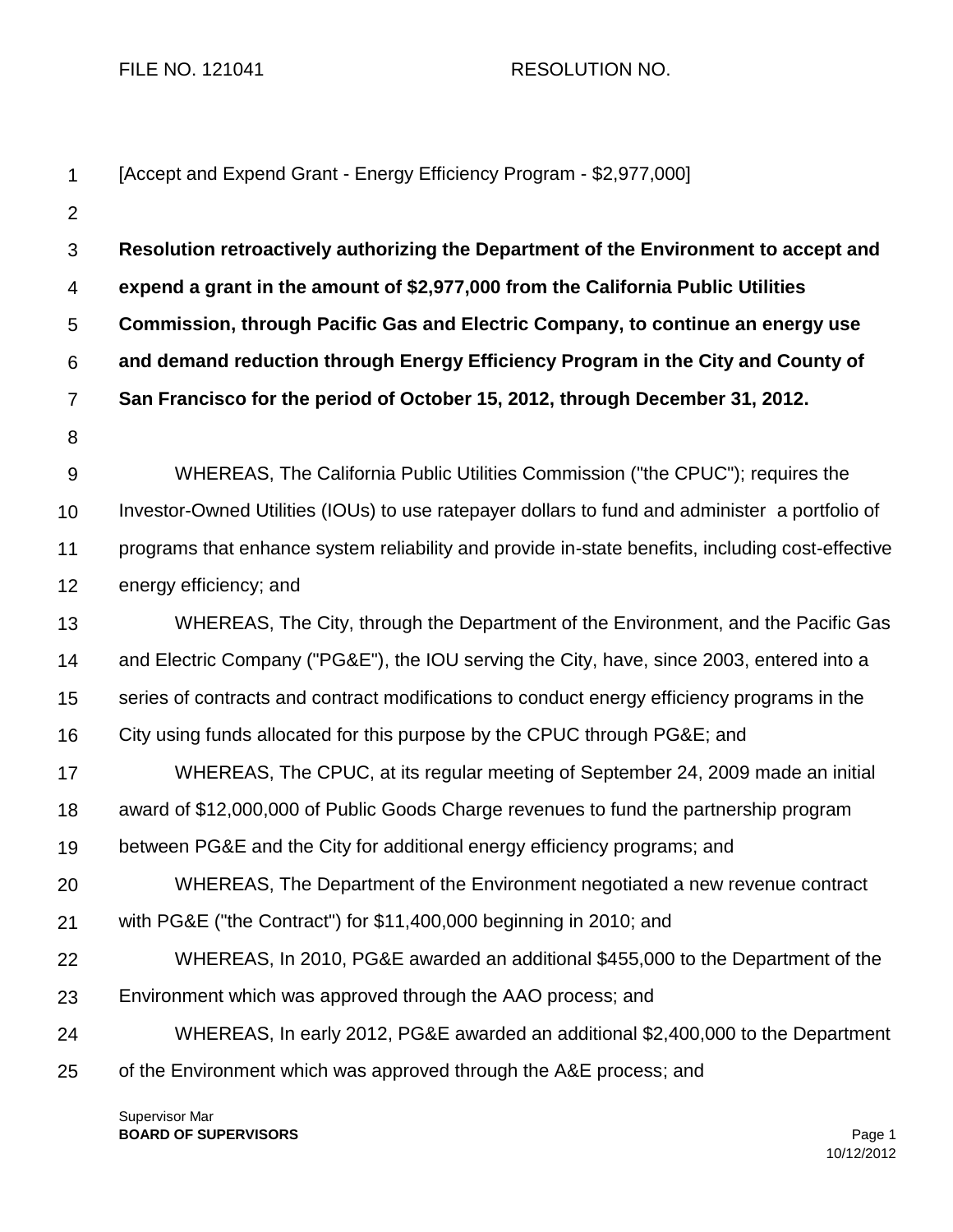| 1              | WHEREAS, The Energy Watch program since 2010 has provided technical services                         |  |  |
|----------------|------------------------------------------------------------------------------------------------------|--|--|
| $\overline{2}$ | and \$8,476,000 in incentives to upgrade over 2,600 business and multifamily buildings in San        |  |  |
| 3              | Francisco, reducing energy bills by more than \$9,876,700 per year; and                              |  |  |
| 4              | WHEREAS, The Department of the Environment and PG&E have agreed to increase                          |  |  |
| 5              | the program goals and incentive funds; and                                                           |  |  |
| 6              | WHEREAS, The Department of the Environment and PG&E have negotiated an                               |  |  |
| $\overline{7}$ | addition to the contract of \$2,977,000, all of which will be spent on incentives to offset the cost |  |  |
| 8              | of energy efficient improvements in San Francisco businesses and multifamily buildings; and          |  |  |
| 9              | WHEREAS, The budget for this additional funding does not include indirect costs; and                 |  |  |
| 10             | WHEREAS, PG&E may consider adding additional funds in the future to the contract                     |  |  |
| 11             | based on the availability of funds; and                                                              |  |  |
| 12             | WHEREAS, The term of the grant is from October 15, 2012 to December 31, 2012; and                    |  |  |
| 13             | WHEREAS, The contract does not require an Annual Salary Ordinance amendment                          |  |  |
| 14             | and partially reimburses the Department of the Environment for 10 existing positions; now,           |  |  |
| 15             | therefore, be it                                                                                     |  |  |
| 16             | RESOLVED, That pursuant to Administrative Code section 10.170-1, the Board of                        |  |  |
| 17             | Supervisors retroactively authorizes the Department of the Environment to accept and expend          |  |  |
| 18             | a grant in the amount of up to \$2,977,000 from CPUC, through the PG&E Company, to                   |  |  |
| 19             | continue the Energy Efficiency Program in the City and County of San Francisco.                      |  |  |
| 20             |                                                                                                      |  |  |
| 21             |                                                                                                      |  |  |
| 22             |                                                                                                      |  |  |
| 23             |                                                                                                      |  |  |
| 24             |                                                                                                      |  |  |
| 25             |                                                                                                      |  |  |